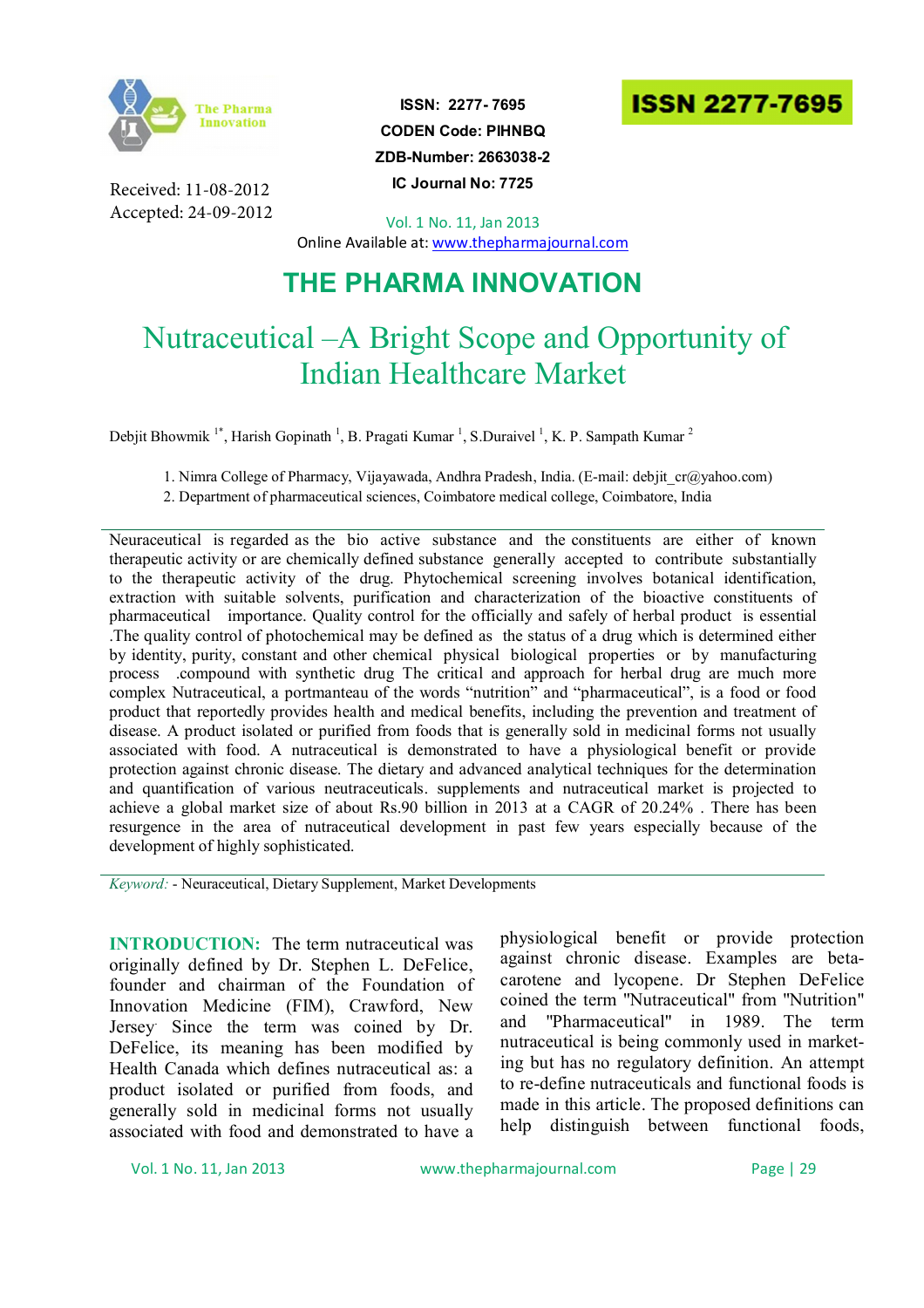nutraceuticals, and dietary supplements. The advantages and disadvan-tages of nutraceuticals are also briefly discussed.Many nutraceuticals, functional foods and naturally occurring compounds that have been investigated and reported in various studies revealed that these products are extremely active, have profound effecton cell metabolism and often have little adverse effect. It is natural that people's focus is shifting to positive approach for prevention of diseases to stay healthy. Nutraceuticals is scientific area generated all over the world. In many cases nutraceuticals off advantage over the synthetic drugs under development by the pharmaceuticals industry. It is novel pharmacological activity that are become interesting in their possible clinical use and thus helping in prevention and therapeutic in several diseases. Most of the pharmaceuticals companies often lack motivation on pursue these difficulties in obtaining the patents. It is hope that government agencies and research centers will give support for further research in nutraceuticals. The Indian nutraceutical industry has great prospects .Over the last decade a wide range of products have been available, giving an insight into the tremendous growth. On one hand a booming economy has resulted in overall increase in disposable income of population. Added to this unhealthy, eating habits coupled with sedentary lifestyle have led to increase incidence of diet and its related health issues. On the other hand, there is a growing awareness on the importance of nutrition and diet for long term good health. These have contributed to a favorable market conditions for Nutraceutical industry in India. India has a lot of advantages like qualified human resources, world class R & D facilities and varied raw material-aspects that give our country a leading edge. Nutraceuticals are currently receiving recognition as being beneficial in coronary heart disease, obesity, diabetes, cancer, osteoporosis and other chronic and degenerative diseases such as Parkinson's and Alzheimer's diseases. Evidences indicate that the mechanistic actions of natural compounds involve awide array of biological processes, including activation of antioxidant defenses, signal transduction

pathways, cell survival-associated gene expression, cell proliferation and differentiation and preservation of mitochondrial integrity. It appears that these properties play a crucial role in the protection against the pathologies of numerous age-related or chronic diseases. It is very imperative that the nutrients found in many foods, fruits and vegetables are responsible for the well documented health benefits. For example, lutein and zeaxanthin prevent cataracts and macular degeneration; beta-carotene and lycopene protect the skin from ultraviolet radiation damage; lutein and lycopene may benefit cardiovascular health, and lycopene may help prevent prostate cancer. Because of these and other marked health benefits of these, it must be taken regularly and to reduce the risk factors like high cholesterol, high blood pressure and diabetes. Some of the most popular nutraceutical products marketed today are botanicals such as St. John'swort, echinacea, ginkgo biloba, saw palmetto, and ginseng. Many industries manufacture and market the nutraceuticals, where the side effects (especially consumed in large quantities) of these nutraceuticals not reported or ofte nun proven. In order to have scientific knowledge about the nutraceuticals, publics should be educated, where recommended daily doses of these nutraceuticals should be known by each consumer. With the rapidly increasing interest in the nutraceutical revolution, we need to establish a vibrant nutraceutical research community which is absolutely necessary to convert the majority of potential nutraceuticals to established ones thereby truly delivering their enormous benefits to all of us. The list of nutraceuticals being studied is changing continually and reflects ongoing research, market developments and consumer interest. "**The nutraceutical market in India is estimated to grow to US\$2,731 million in 2016 at a CAGR of 13%**" Biospectrum Asia Edition, 16 March 2012.

#### **DIETARY SUPPLEMENT1,3,4**

The DSHEA formally defined "dietary supplement" using several criteria. A dietary supplement: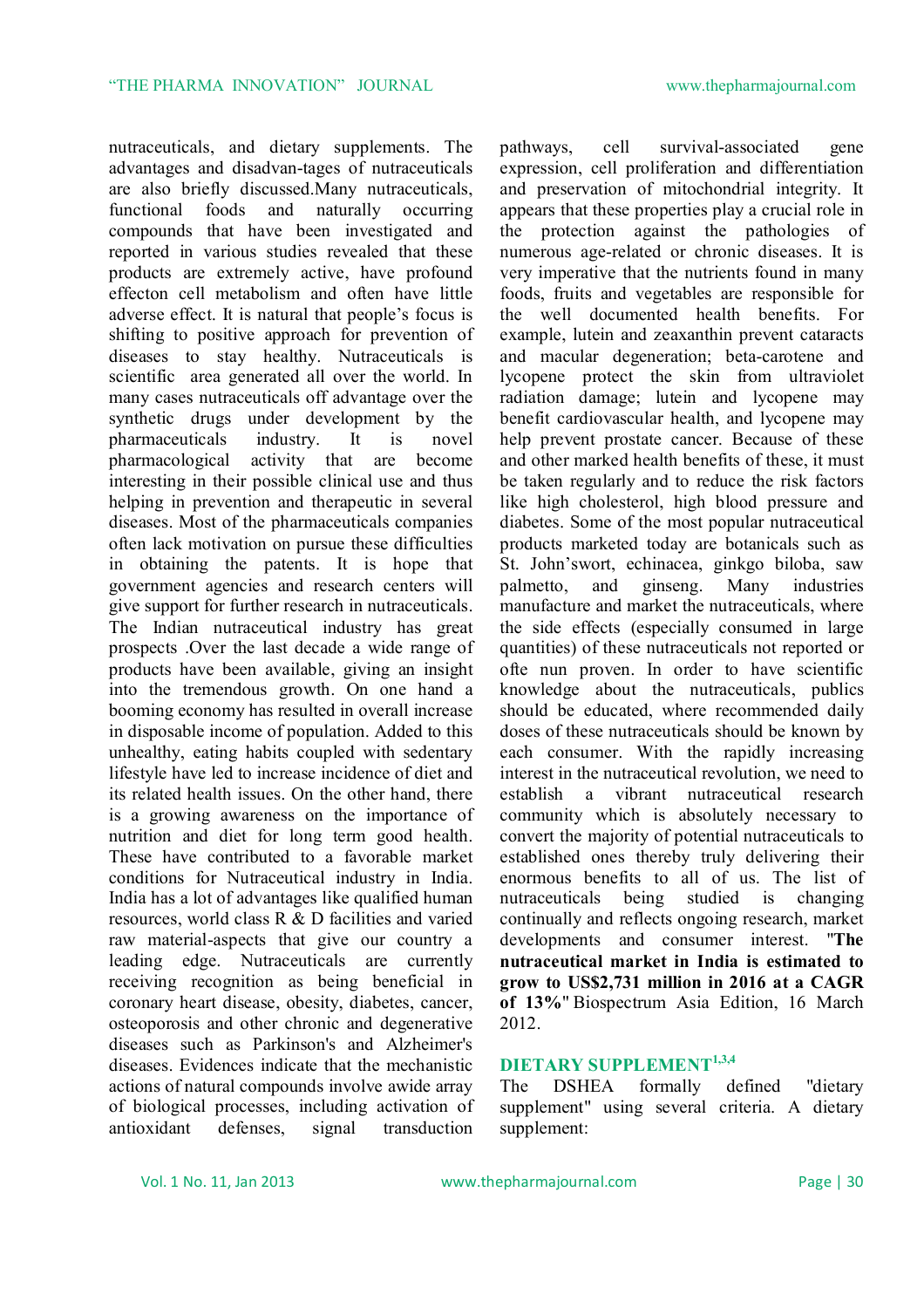- Is a product (other than tobacco) that is intended to supplement the diet that bears or contains one or more of the following dietary ingredients: a vita-min, a mineral, an herb or other botanical, an amino acid, a dietary substance for use by man to supplement the diet by increasing the total daily intake, or a concentrate, metabolite, constituent, extract, or combinations of these ingredients.
- Is intended for ingestion in pill, capsule, tablet, or liquid form.
- Is not represented for use as a conventional food or as the sole item of a meal or diet.
- Is labeled as a "dietary supplement."
- Includes products such as an approved new drug, certified antibiotic, or licensed biologic that was marketed as a dietary supplement or food before approval, certification, or license (unless the Secretary of Health and Human Services waives this provision).

Thus, nutraceuticals (as per the proposed definition) differ from dietary supplements in the following aspects:

• Nutraceuticals must not only supplement the diet but should also aid in the prevention and/or treatment of disease and/or disorder.

A ray of "cure preference" in the mind of common patients revolves around nutraceuticals because of their false perception that "all natural medicines are good." Also, the high cost of prescription pharmaceuticals and reluctance of some insurance companies to cover the costs of drugs helps nutraceuticals solidify their presence in the global market of therapies and therapeutic agents.

### **Food As Medicin 5,6,8**

Considered a father of Western medicine, Hippocrates advocated the healing effects of food.The Indians, Egyptians, Chinese, and

Sumerians are just a few civilizations that have provided evidence suggesting that foods can be effectively used as medicine to treat and prevent disease. Ayurveda,the 5,000 year old ancient Indian health science, have mentioned benefits of food for therapautic purpose. Documents hint that the medicinal benefits of food have been explored for thousands of years. Hippocrates, considered by some to be the father of Western medicine, said that people should "Let food be thy medicine."The modern nutraceutical market began to develop in Japan during the 1980s. In contrast to the natural herbs and spices used as folk medicine for centuries throughout Asia, the nutraceutical industry has grown alongside the expansion and exploration of modern technology. New research conducted among food scientists show that there is more to food science than what was understood just a couple decades ago. Until just recently, analysis of food was limited to the flavor of food (sensory taste and texture) and its nutritional value (composition of carbohydrates, fats, proteins, water, vitamins and minerals). However, there is growing evidence that other components of food may play an integral role in the link between food and healthThese chemical components are derived from plant, food, and microbial sources, and provide medicinal benefits valuable to long-term health. Examples of these nutraceutical chemicals include probiotics, antioxidants, and phytochemicals.Nutraceutical products were considered alternative medicine for many years. Nutraceuticals have become a more mainstream supplement to the diet, now that research has begun to show evidence that these chemicals found in food are often effective when processed effectively and marketed correctly.

## **Classification of Nutraceuticals 9,10,12,18**

Nutraceuticals is a broad umbrella term used to describe any product derived from food sources that provides extra health benefits in addition to the basic nutritional value found in foods. Products typically claim to There is minimal regulation over which products are allowed to display the nutraceutical term on their labels. Because of this, the term is often used to market products with varying uses and effectiveness. The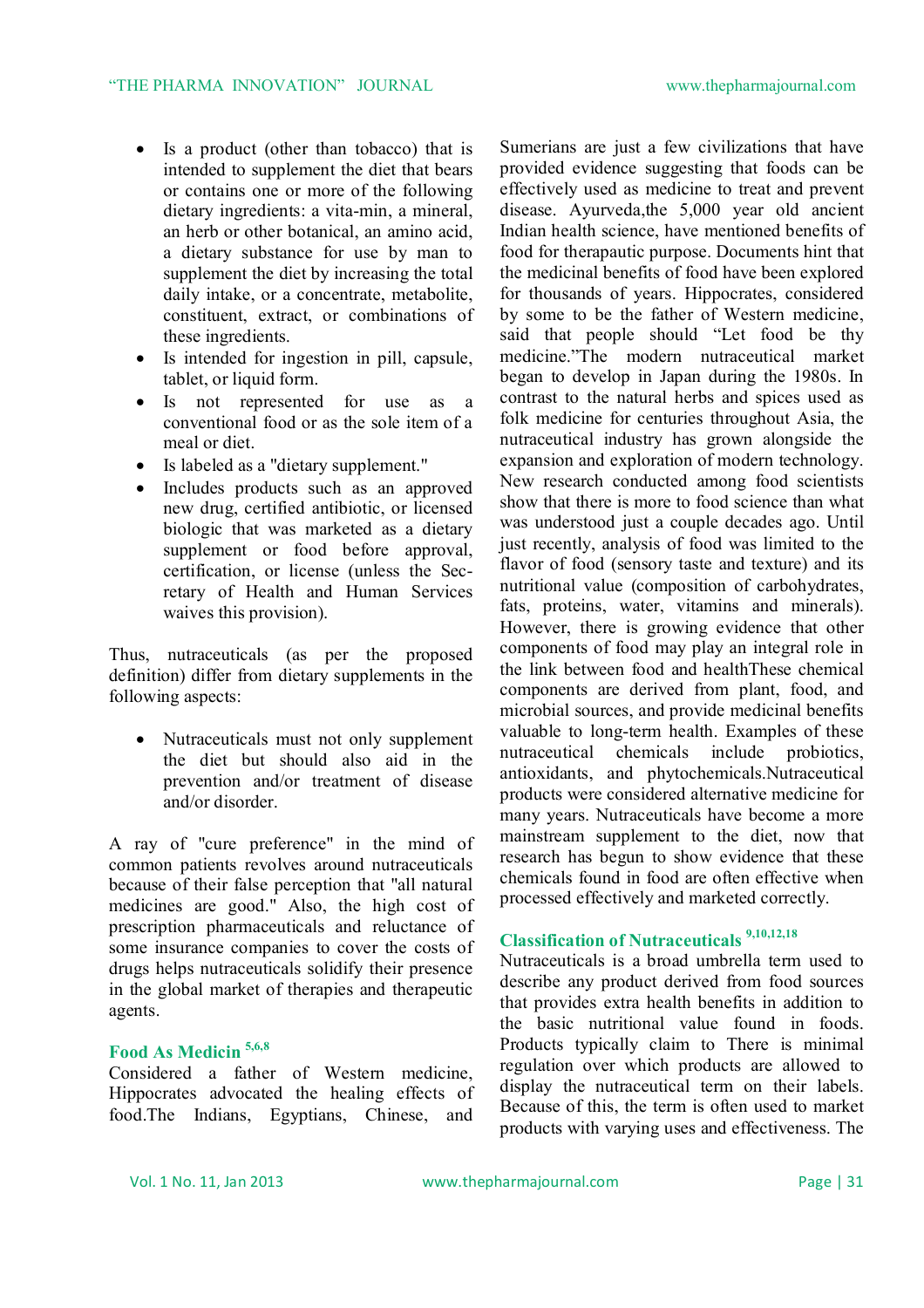definition of nutraceuticals and related products often depend on the source. Members of the medical community desire that the nutraceutical term be more clearly established in order to distinguish between the wide varieties of products out there.There are multiple different types of products that may fall under the category of nutraceuticals.

#### **Dietary supplements**

Dietary supplements, such as the vitamin B supplement show above, are typically sold in pill form.A dietary supplement is a product that contains nutrients derived from food products that are concentrated in liquid or capsule form. The Dietary Supplement Health and Education Act (DSHEA) of 1994 defined generally what constitutes a dietary supplement. "A dietary supplement is a product taken by mouth that contains a "dietary ingredient" intended to supplement the diet. The "dietary ingredients" in these products may include: vitamins, minerals, herbs or other botanicals, amino acids, and substances such as enzymes, organ tissues, glandulars, and metabolites. Dietary supplements can also be extracts or concentrates, and may be found in many forms such as tablets, capsules, softgels, gelcaps, liquids, or powders."Dietary supplements do not have to be approved by the U.S. Food and Drug Administration (FDA) before marketing. Although supplements claim to provide health benefits, products usually include a label that says: "These statements have not been evaluated by the Food and Drug Administration. This product is not intended to diagnose, treat, cure, or prevent any disease."

#### **Functional foods**

Functional foods are designed to allow consumers to eat enriched foods close to their natural state, rather than by taking dietary supplements manufactured in liquid or capsule form. Functional foods have been either enriched or fortified, a process called nutrification. This practice restores the nutrient content in a food back to similar levels from before the food was processed. Sometimes, additional complementary nutrients are added, such as vitamin D to milk.Health Canada defines functional foods as "ordinary food that has components or ingredients added to give it a specific medical or physiological benefit, other than a purely nutritional effect."In Japan, all functional foods must meet three established requirements: foods should be

(1) present in their naturally-occurring form, rather than a capsule, tablet, or powder;

(2) consumed in the diet as often as daily; and (3) should regulate a biological process in hopes of preventing or controlling disease.

#### **Medical foods**

Medical foods aren't available as an over-thecounter product to consumers. The FDA considers medical foods to be "formulated to be consumed or administered internally under the supervision of a physician, and which is intended for the specific dietary management of a disease or condition for which distinctive nutritional requirements, on the basis of recognized scientific principles, are established by medical evaluation."Nutraceuticals and supplements do not meet these requirements and are not classified as Medical Foods. Medical foods can be ingested through the mouth or through tube feeding. Medical foods are always designed to meet certain nutritional requirements for people diagnosed with specific illnesses. Medical foods are regulated by the FDA and will be prescribed/monitored by medical supervision.

#### **FARMACEUTICALS 6,11,16,17**

According to a report written for the United States Congress entitled "Agriculture: A Glossary<br>of Terms. Programs. and Laws" of Terms, Programs, and "(Farmaceuticals) is a melding of the words farm and pharmaceuticals. It refers to medically valuable compounds produced from modified agricultural crops or animals (usually through biotechnology). Proponents believe that using crops and possibly even animals as pharmaceutical factories could be much more cost effective than conventional methods .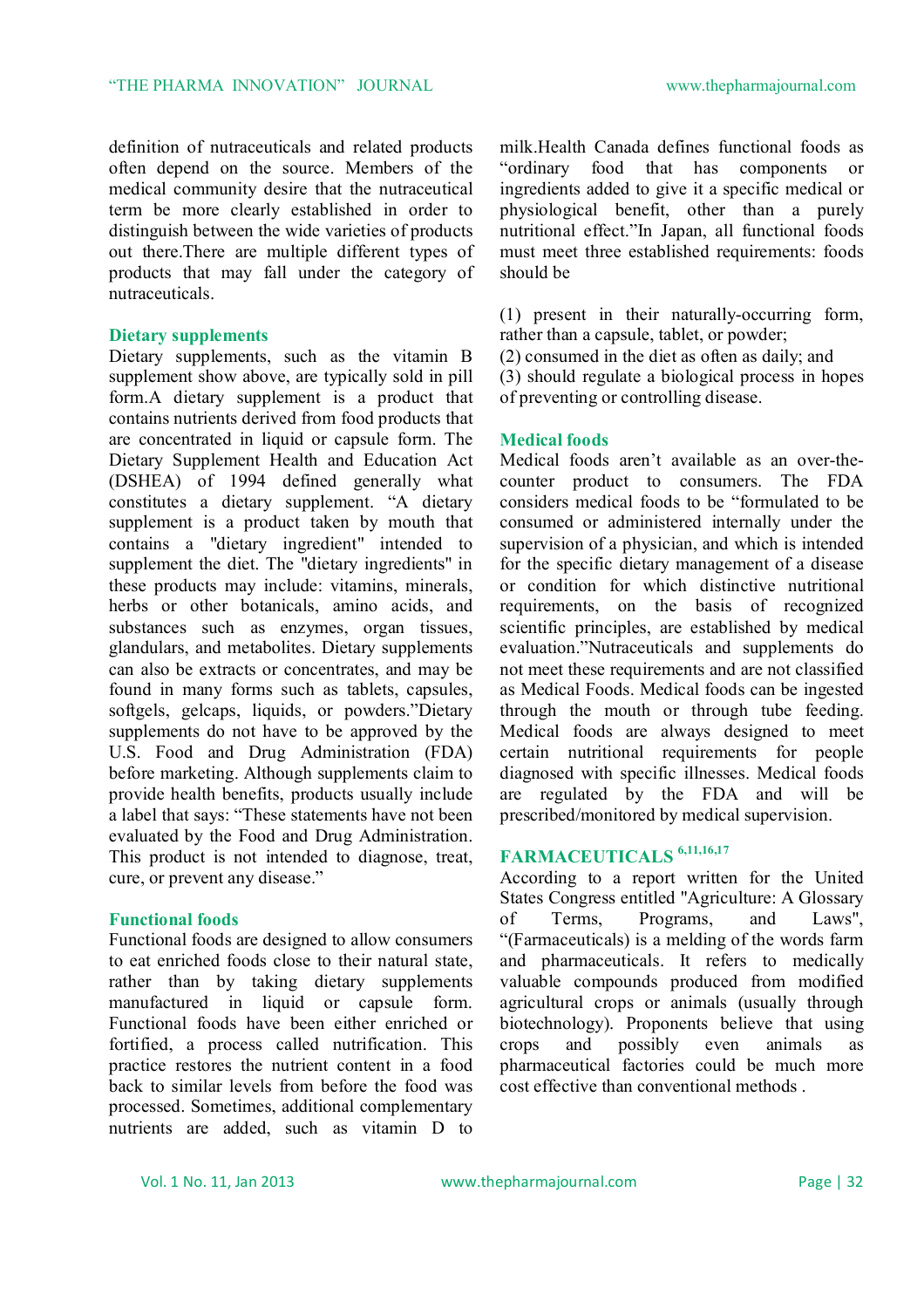#### Examples:

Broccoli may help in the prevention of cancer. The following is an incomplete list of foods with reported medicinal value:

- Antioxidants: resveratrol from red grape products; flavonoids inside citrus, tea, wine, and dark chocolate foods; anthocyanins found in berries, Vitamin C
- Reducing hypercholesterolemia:<sup>[16]</sup> soluble dietary fiber products, such as psyllium seed husk
- Cancer prevention: broccoli (sulforaphane) fiddleheads (Matteuccia Struthiopteus)
- Improved arterial health: soy or clover (isoflavonoids)
- Lowered risk of cardiovascular disease: alpha-linolenic acid from flax or chia seeds, Omega 3 fatty acids in fish oil.

In addition, many botanical and herbal extracts such as ginseng, garlic oil, etc. have been developed as nutraceuticals. Nutraceuticals are often used in nutrient premixes or nutrient systems in the food and pharmaceutical industries.

#### **SCOPE AND OPPOURTUNITY INDIAN NUTRACEUTICAL MARKETS 22,25,27**

The Indian nutraceutical market valued at \$ 1,480 million in 2011 could grow to \$ 2,731 million in 2016, a report said today. According to the report by business research and consulting firm Frost & Sullivan, functional foods will be the quickest growing category followed by dietary supplements until 2015. However, dietary supplements specifically herbal and dietetic supplements, will form the greatest opportunity areas for nutraceutical manufacturers, it added. Nutraceutical a portmanteau of the words 'nutrition' and 'pharmaceutical', is a food or food product that reportedly provides health and medical benefits, including the prevention and treatment of diseases. The report said that at present the dietary supplements were the largest category accounting for 64 per cent of the

nutraceuticals market. This market is driven primarily by the pharmaceutical sector in the form of vitamin and mineral supplements, it added. As per the study the global nutraceutical market was estimated to be \$ 149.5 billion in 2011 with US, Europe and Japan being the largest regional markets, accounting for nearly 93 per cent of the global nutraceutical demand. As these markets are nearing maturity, with exceedingly high per capita spends on nutraceutical products nutraceutical manufacturers are looking at developing countries such as India and China as key growth regions, it added. Apart from the current low per capita spend on these products in India, other factors that could support the growth of nutraceuticals in India are increasing obesity in the population and rising instances of diabetes and cardiovascular diseases, the report said. The government is also chipping in by funding vitamin fortification initiatives due to increasing food security concerns in India and need for additional nutrition. With increasing sophistication among nutraceuticals consumer demand for products with specific health benefits has been on the rise, the study said. Globalisation of the nutraceutical and functional food industries present significant challenges to stakeholders, not the least of which is the regulatory variance between countries active in the marketplace. Nutraceuticals are playing an important role in the development of future therapeutics but it depends on the control of purity, efficacy and safety. Hence, when any new entrant wants to enter the Indian nutraceutical market, it is very important to comply with the regulatory framework, so that the business is run smoothly. The focus areas should be product evaluation for each active ingredient in the context of permissiiality, standards and dosage of vitamins/minerals allowed, product classification as per various Indian healthcare laws (legal definition of the product), India-specific label claims and advertising. Excerpts from a white paper published by Interlink, a business performance consultancy, which gives an overview of the Indian nutraceuticals market, latest happenings on its regulatory front and the requirements to be met by new entrants before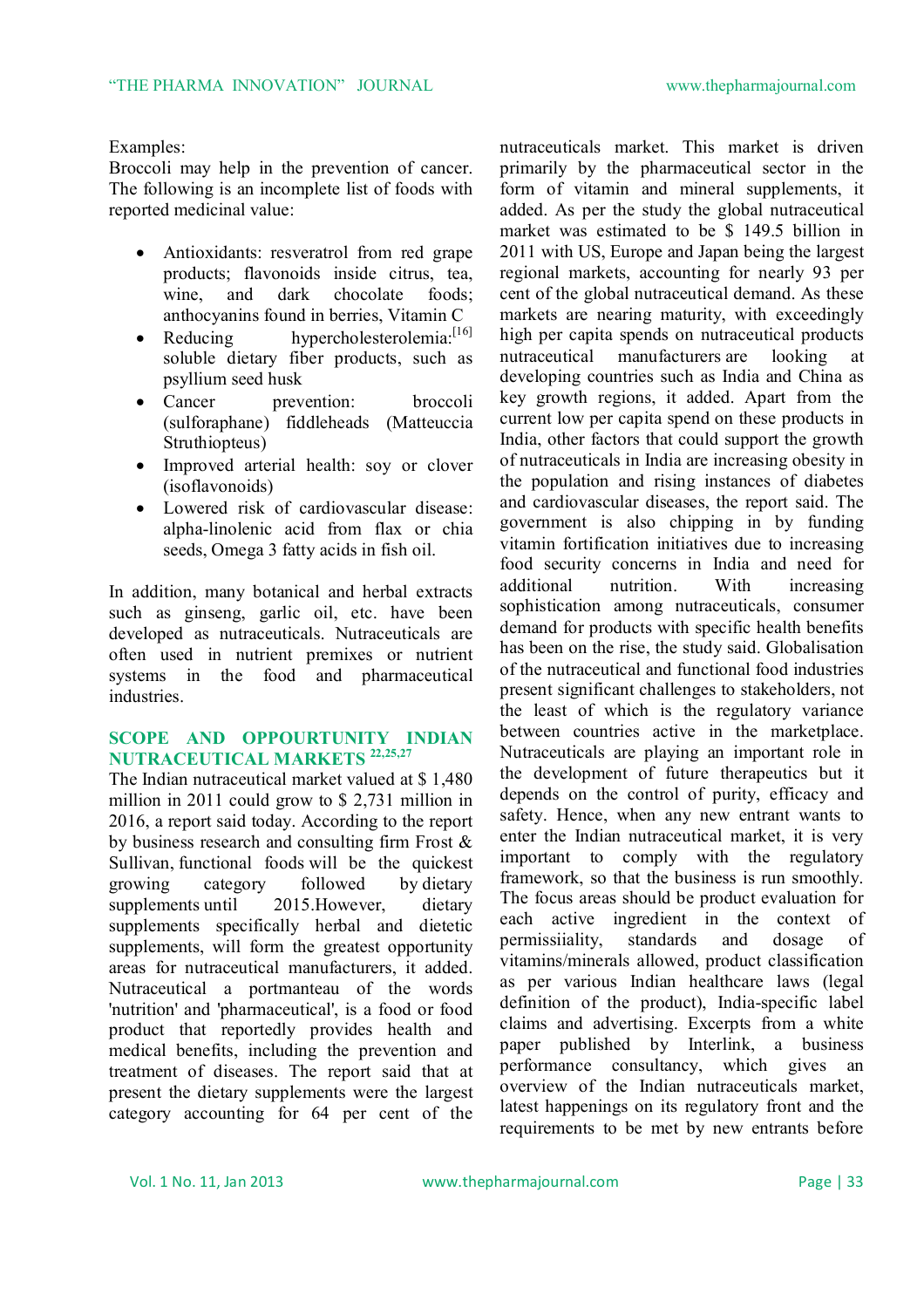entering itGlobally, the nutraceutical market was estimated to be \$140.1 billion in 2010. Of this, US and Europe formed the largest markets accounting to 36 per cent and 25 per cent respectively.In 2010, the Indian nutraceutical industry was estimated at \$2 billion, roughly 1.5 per cent of the global nutraceutical industry. Broad segments of Indian nutraceutical industry include dietary supplement (40 per cent) and functional food and beverage market (60 per cent). The total Indian nutraceuticals market is expected to be approximately \$5 billion in 2015.

**Rationale For Use Of Nutraceuticals 6,7,8,9** Dietary factors play an important role in premature chronic disease appearance, disease progression, morbidity and mortality. Approximately 40-50% proportion in cardiovascular disorders, 35-50% proportion in cancers, and 20% proportion in osteoporosis is attributable to dietary factors. Use of food as medicine for treatment and prevention of various disorders is not a recent development. Fortification of table salt with iodine and wheat flour with iron/folic acid has been used with specific aims of prevention of iodine deficiency goiter and anemia for long. Similarly, food fortified with vitamin A has been found to be a feasible and cost-effective approach to reduce vitamin A deficiency. A growing interest in relationship between diet and health has added impetus to the demand for information on nutraceuticals. This increased interest has been aided by advances in science and technology, increasing health care costs, changes in food laws affecting label, and product claims and aging population in various countries. Along with offering treatment, use of nutraceuticals favours a preventive treatment model as well.

#### **Regulation Of Nutraceutical Industry In India 11,12,15,17,19**

Nutraceutical is a new buzzword in Indian healthcare market. This promising term reflects lucrative market opportunities for domestic as well as international pharmaceutical and Nutraceutical companies. Nutraceuticals has a spectacular annual growth rate of 25 % in Indian

healthcare market. It is estimated that, by end of 2007 global Nutraceutical market may cross USD 80 bn. Though several scholars have given different definitions for Nutraceuticals, essence remains same, and it means "food as medicine". Still ambiguity exists in interpreting differences between Nutraceuticals and different related terminologies like Functional food, Dietary supplements, and Designer food. Absence of regulatory guidelines for Nutraceuticals in India results in mushrooming of Nutraceutical manufacturers. In the process of cut-throat competition, for their survival they may compromise with the quality of product. This study suggests framing a harmonised definition for Nutraceuticals and proper regulatory guidelines to control the excessive mushrooming of Nutraceutical manufacturers.

#### **Indian scenario**

Nutrition is a poorly understood concept in India. The percentage of people who are properly nourished is very small. The imbalances of nourishment patterns give rise to three categories of people: Over-nourished (about 80 million); Under-nourished (about 380 million) and Nourished with calories but not nutrients (about 570 million). The entire population below the poverty line have been considered as undernourished; irrespective of their calorie intake. Similarly, the people who consume less than 175 gm of fruits and vegetables in a day have been considered deficient in micronutrients. Thus the pressing need of the consumer is to supplement food with external nutrients to avert disease conditions.

#### **Varying guidelines**

Nutraceuticals is an evolving concept with varying definitions across the globe. Some of developed countries have implemented legislations as early as in 2004. In Canada, nutraceuticals are named 'Natural Health Products'. They are known as "Dietary Supplements" in the US and Japan calls them 'Foods for Special Health Use' (FOSHU). In US, Canada and in EU there are distinct definitions and guidelines for dietary supplements and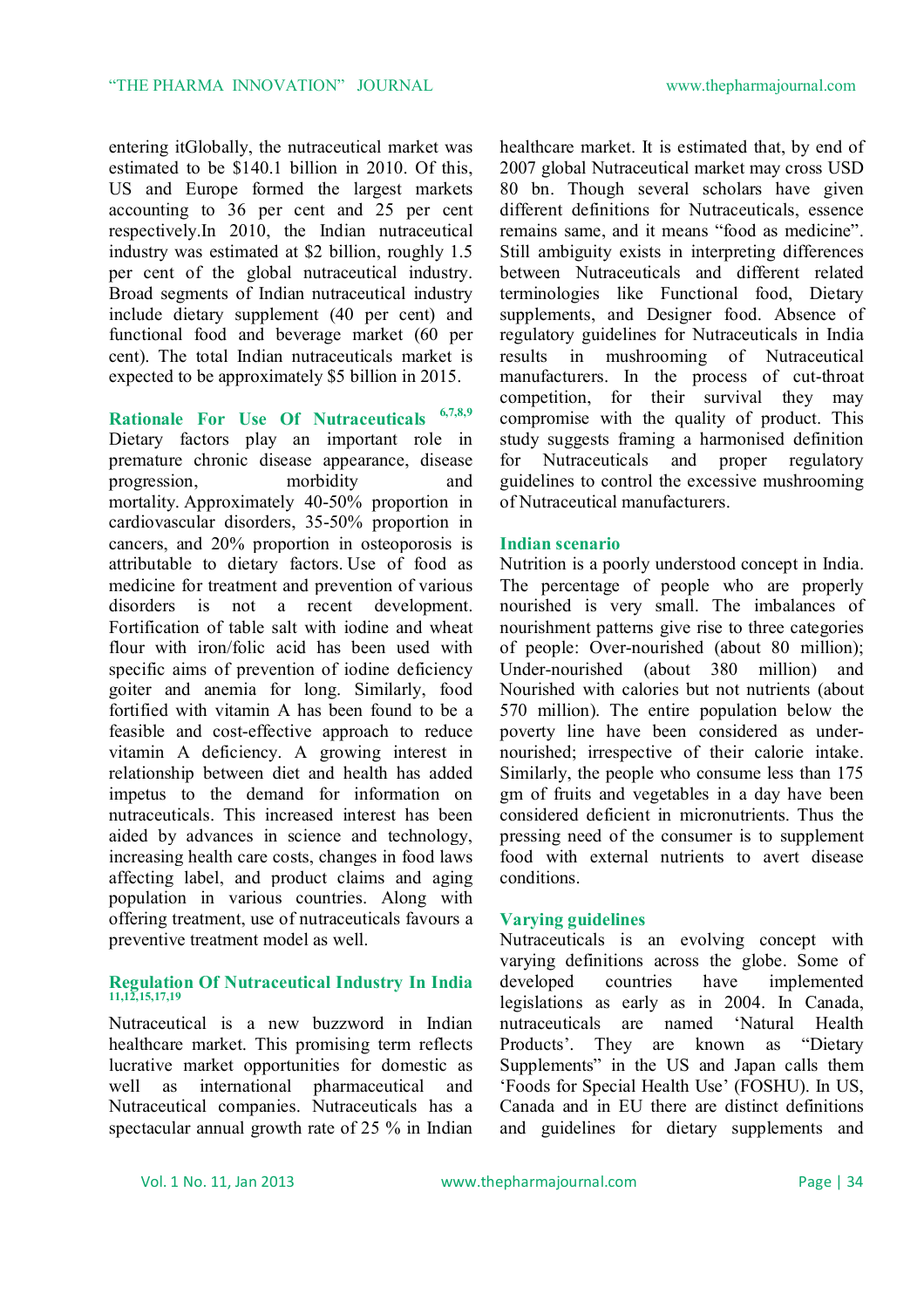functional foods where as in Japan they are governed under same set of rules. Traditional and herbal medicines are part of the definition of dietary supplements in Canada, but not the case in Japan. Herbs and botanicals find place in nutraceuticals in US.

The Indian definition (as per Food Safety and Security Act passed in 2006, yet to be implemented) lists down the ingredients a nutraceutical product must have and its general properties. A traditional medicine is not a part of nutraceuticals. Foods for special dietary use are specifically processed or formulated to satisfy particular dietary requirements which exist because of a physical or physiological condition or specific disease and disorder. These are presented as such, where in the compositions of these foodstuffs must differ significantly from the Indian Standard (IS) composition of ordinary foods of comparable nature, if such ordinary food exists and may contain one or more of the following ingredients, namely:-

- Plants or botanicals or their parts in the form of powder, concentrate or extract in water, ethyl alcohol or hydro alcoholic extract, single or combination.
- Minerals or vitamins or proteins or metals or their compounds or amino acids (in amounts not exceeding the Recommended Daily Allowance (RDA) for Indians) or enzymes with permissible limits
- Substances of animal origin
- Dietary substances for use by human beings to supplement the diet by increasing the total dietary intake

#### **FSSAI: The new ray of hope!**

Food Safety and Security (FSS) Act was passed by the parliament in 2006. In 2008, Food Safety and Standard Authority of India (FSSAI) came into existence. The FSSAI has prepared the draft rules and regulations for implementation of FSS Act 2006 which is going through process of prepublication consultation. It is expected that by the end of this month (September 2010) the draft regulation would be sent for notification.

1. The FSSAI will make rules and frame standards to regulate nutraceuticals as outlined in the Food Safety Act, 2006.

2. Food Safety and Standard Act 2006 consists of 12 chapters and chapter IV article 22 of the Act addresses nutrceutical, functional food, dietary supplements and need to regulate these products such that anyone can manufacture, sell or distribute or import these products. These products include novel foods, genetically modified article of food, irradiated food, organic food, and food for special dietary uses, functional food, nutraceuticals and health supplements.

3. Article 23 and 24 address the packaging and labeling of food and restriction of advertisement regarding foods.

4. A product that is labeled as "food for special dietary uses" functional food or nutrceutical dietary supplements which is not represented for use as conventional food and whereby such products may be formulated in the form of powders, granules, tablets, capsules, liquids, jelly and other dosage forms but not parenterals, and are meant for oral administration.

5. Nutraceutical products do not claim to cure or mitigate any specific disease, disorder or condition (except for certain health benefit or such promotion claims) as may be permitted by the regulations made under this Act;

6. It does not include a narcotic drug or a psychotropic substance as defined in the Schedule of the Narcotic Drugs and Psychotropic Substances Act, 1985 and rules made there under and substances listed in Schedules E and EI of the Drugs and Cosmetics Rules, 1945;

7. It also includes "genetically engineered or modified food which means food and food ingredients composed of or containing genetically modified or engineered organisms obtained through modern biotechnology, or food and food ingredients produced from but not containing genetically modified or engineered organisms obtained through modern biotechnology; "organic food" means food products that have been produced in accordance with specified organic production standards; "proprietary and novel food" means an article of food for which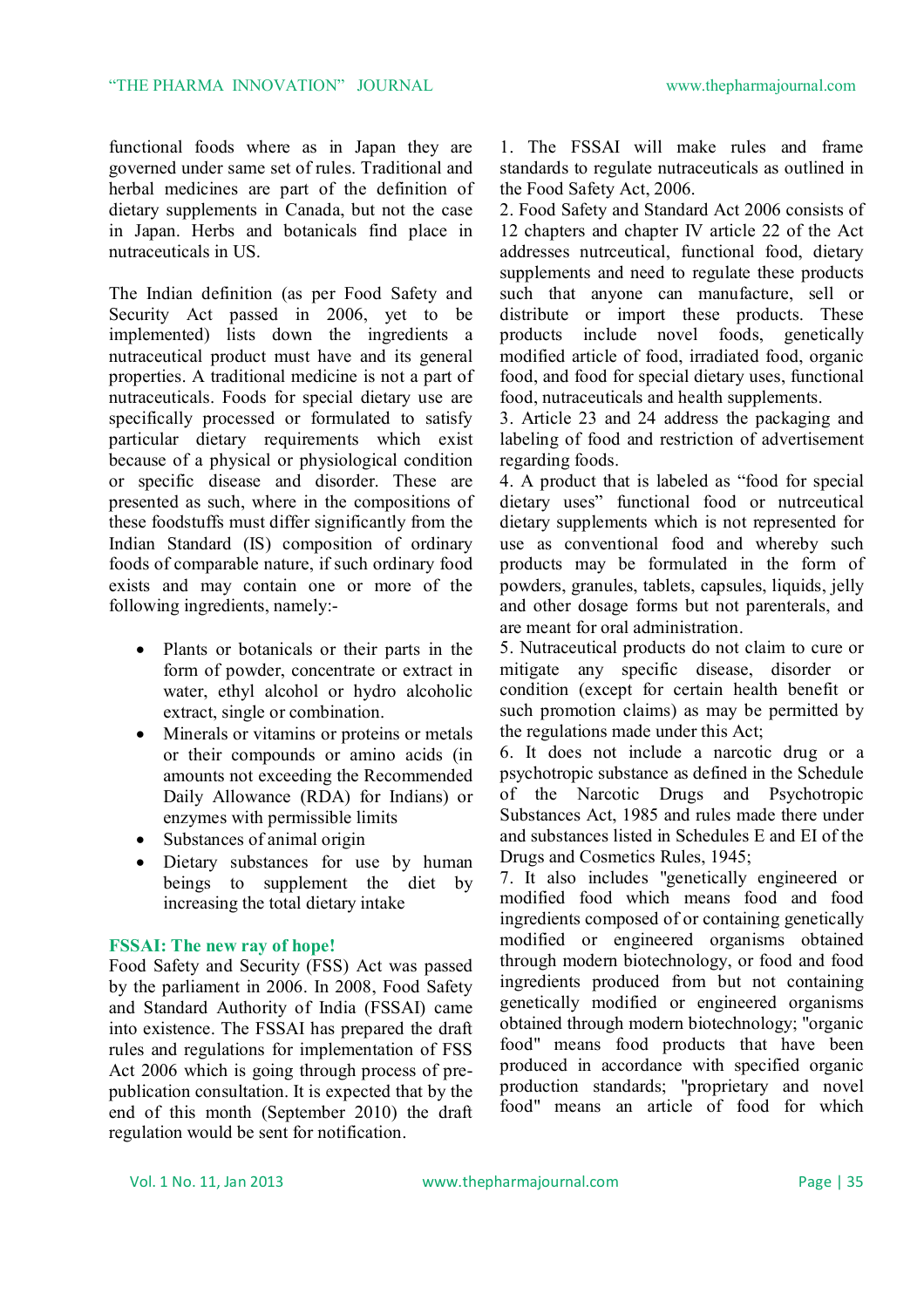standards have not been specified but is not unsafe.

8. With the draft guidelines, there may be provisions of testing and tracing the origin of the food products right back up to farm level.

9. The Authority would also have to grapple with the gigantic task of putting in place the minimum levels of compliance of food laws, administrative efficiency, transparency and an independent audit system.

10. Under the new rule each state will have a food safety commissioner who would be the implementing agency.

Rules and regulation under the new regime will be exhaustive to control quality and claims and their implementation should be expedited.

- The industry is waiting for revised RDA levels to make them applicable for Indian population's current lifestyle.
- Recognise list of nutritional ingredients with proven health benefits.
- Define the list of permitted health claims and specify the quantity of ingredients required to make such claims.
- Formation of a Regulatory Framework
- Increased collaboration among Indian manufacturers on R&D
- Standardizing the Manufacturing Process, Validation and Intellectual property protection
- Active involvement of Government and Private Agencies in educating consumers on the benefits of nutraceuticals.

The Indian nutraceuticals market is a mere 0.9 percent of the total global market size of \$ 117 billion. At \$ 1 billion, the Indian market is growing fast at a CAGR of 18 percent; while globally CAGR is seven percent. The FSSAI has a formidable task ahead to ensure that effective regulations and guidelines are evolved and implemented to enable the Indian nutraceutical industry to gain further momentum. Effective implementation of the FSS Act 2006 has the potential to open up tremendous opportunity for the nutraceutical industry in India and this would

require a co-ordinated and sincere effort from all the stake holders.

#### **REGULATORY PERSPECTIVE OF NUTRACEUTICALS IN INDIA22,23,24,28 Regulatory guidelines**

Since nutraceuticals are not a part of pharma and drugs formulation, rules and regulations also tend to be different for this segment. Indian government has recently implemented the new law FSSAI (Food Safety and Standards Authority of India). As a result, there is some confusion in the minds of new entrants about the do's and dont's of the Indian regulatory system.

Transition perspective - The Ideal Scenario



Exibit 1: Global Nutraceutical Market

The Food Safety and Standards Act, 2006 consolidates eight laws governing the food sector and establishes the Food Safety and Standards Authority of India (FSSAI) and its other allied committees to regulate the sector. The FSSAI comprises a chairperson and 22 members. The chairperson is either an eminent food scientist or a civil servant not below the rank of secretary. Seven of the members would be ex-officio, not below the post of joint secretary, from various ministries. Five members would be appointed by rotation every three years from the States and Union Territories. The authority would have two representatives each from the food industry and consumer organisations, three food technologists and two members from a farmers' organisation and one from retail organisation. FSSAI will be aided by several scientific panels and a Central Advisory Committee to lay down standards for food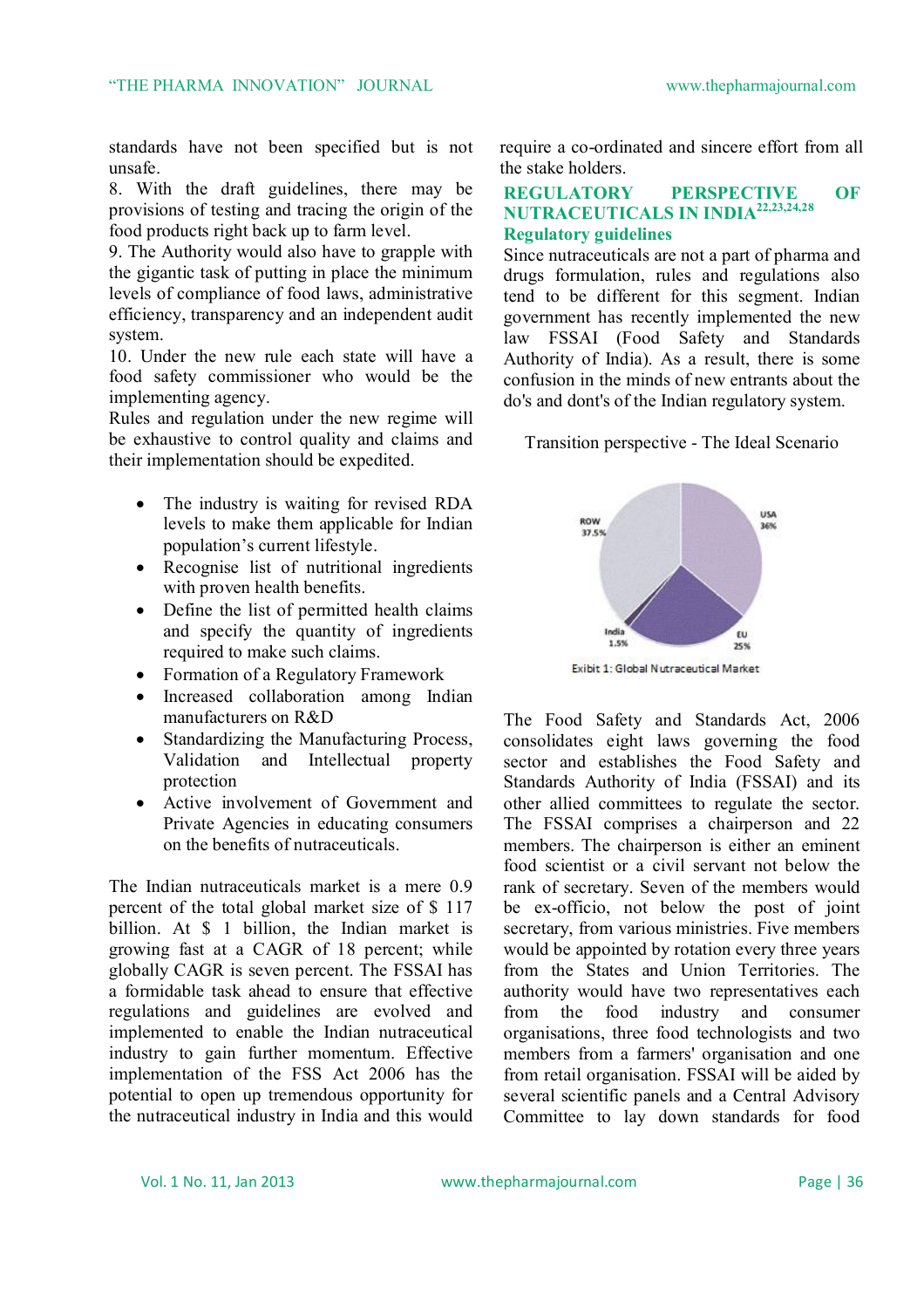safety. These standards will include specifications for ingredients, contaminants, pesticide, biological hazards, labels and others.

Everyone in the food sector is required to get a license or a registration that would be issued by the local authorities. Temporary stall holders are exempted from the license but need to get their businesses registered with the local municipality or panchayat.

The law will be enforced through state commissioners of food safety and local level officials. The Act empowers the FSSAI and state food safety authorities to monitor and regulate the food business operators. The commissioner of food safety of each state appoints a designated officer (DO), not below the level of sub-divisional officer, for a specific district. His duties include issuing or cancelling licenses, prohibiting sale of food articles that violate specified standards, receiving report and samples of food articles from food safety officers and getting them analysed. The state commissioner, on the recommendation of the designated officer, decides whether a case of violation would be referred to a court of ordinary jurisdiction or to a Special Court. The Act provides for a graded penalty structure where the punishment depends on the severity of the violation. Offences such as manufacturing, selling, storing or importing sub-standard or misbranded food could incur a fine. Offences such as manufacturing, distributing, selling or importing unsafe food, which result in injury, could incur a prison sentence. The sentence could extend to life imprisonment in case the violation causes death. Petty manufacturers who make their own food, hawkers, and vendors or temporary stall holders could be fined up to Rs 25000 if they violate the specified standards.

#### **Current scenario**

The Food Safety and Standard Rules, 2011 have been issued, effective from 5th May, 2011. The Food Safety and Standard Authority has also issued regulations about licensing and registration of food business, packing and labelling, food products standard and additive etc. These acts, rules and regulations have been implemented from 5th August, 2011. Thus, now there is one single legislation and specified authorities to regulate manufacture, sale and distribution of nutraceuticals, functional food and dietary supplement in India. However, due to lack of clarity of specific regulations for registration of nutraceuticals and permitted additives, entrepreneurs intending to launch nutraceuticals in India is still facing the following challenges.

i. Drugs defined under Section 3(b)(i) of the Drugs and Cosmetics Act, 1940 and also ayurvedic, siddha and unani drugs are specifically excluded from the scope of the definition of nutraceutical, health supplement etc. under Section 22 of the Act. The definition of drug under Drugs Act is very exhaustive. Taking recourse to the definition of drug, regulatory officers are categorizing nutraceuticals, especially manufactured and marketed in tablet, capsule or liquid oral dosages form containing vitamin and minerals as drugs on the basis of even structure function claims.

ii. The regulatory officers also take a view that as empty gelatin capsule itself is covered by the definition of drug, any product marketed in capsule form will also be considered as drug.

iii. Some commonly used colours and additives such as binding agents, granulating agents used in formulating tablets do not find place in the list of permitted food additives under the regulations.

iv. Though the structure function claims are permitted, there is no clarity as to the permitted structure function claims for nutraceuticals and dietary supplements.

To overcome these difficulties, it would be necessary to amend Schedule K of the Drugs and Cosmetics Rules, 1945 to provide for specific exemption to nutraceuticals, dietary supplements, health supplements from the scope of Drugs and Cosmetics Act, 1940 and Rules, 1945.

It is also necessary to have specific regulations for product approval, approval of claims, permitted additives, quantity of vitamins and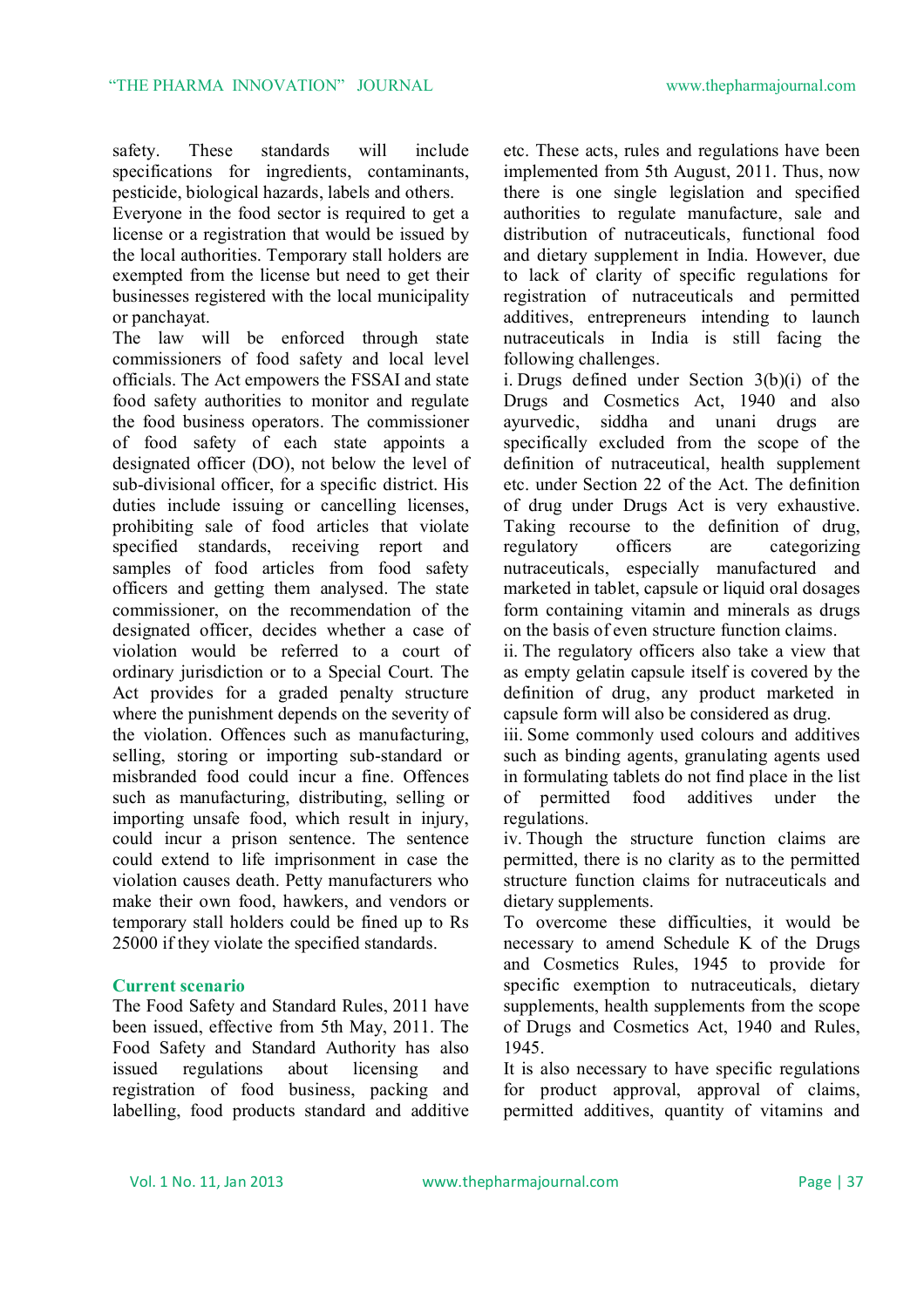minerals etc. for nutraceuticals as it is necessary to treat this segment as an independent and unique entity under the Food Safety Standard Act, 2006.

#### **Regulatory requirements for India entry**

As nutraceutical regulations are evolving in India, it is a possibility that some of the content is conflicting / confusing. Yet, for the Indian industry to take shape, these have to be streamlined In order to enter the Indian nutraceutical market, some of the very important areas of focus include product evaluation, actual product analysis, procuring licenses and developing India specific health and label claims.



**Exibit 1: Global Nutraceutical Market** 

1. Product evaluation: In Indian conditions, the classification of formulations is very complex. Hence, due diligence in terms of carving a specific amount for each ingredient and the combination of ingredients becomes very crucial.

In order to assess a product as per the Indian regulations, it is very important to examine each active ingredient and additive in the context of permissibility, standards and dosage of vitamins/minerals allowed as per the therapeutic, prophylactic or recommended daily allowance for Indians. Manufacturers are also unclear whether their products will be classified as food or food supplement or drug in the context of the Prevention of Food Adulteration Act, 1954 and Rules, 1955, Food Safety and Standards Act, 2006 and Drugs and Cosmetics Act, 1940 and Rules, 1945.

The Food Safety and Standards Rules, 2011 highlights the regulatory enforcement structure and procedures which the Central Government proposes to create. The structure has a hierarchy beginning from the commissioner of food Safety to a number of officers like designated officer, food safety officer, food analyst, etc. who will be involved in the product analysis process at different points.

Various steps in the product analysis include

- Developing extracts of documents and authenticating the same by the concerned authority
- Sample collection (in the presence of witnesses)
- Sample dispatch to the concerned authority (different processes for bulk package and single package)
- Food analysis
- If analysis is not complete within the stipulated period of time, further action plan by the designated officer
- Adjudication proceedings (holding enquiry, appeal procedure, hearing, etc.)

2. Licenses: Though the new FSSA promises to simplify the licensing and registration processes for nutraceuticals, the actual process varies as per the number of parameters. To get a product registered in India, number of licenses (almost 4 - 5) might be required, depending on the actual product status like

Number of documents will have to be furnished by the food importer to the government authority alongwith registration application dossiersInterlink, through its regulatory product portfolio, provides regulatory support related to these licensing procedures for

- Import licensing
- Manufacturing licensing
- Marketing licensing and

 Other state and national level clearances/licenses required from the regulatory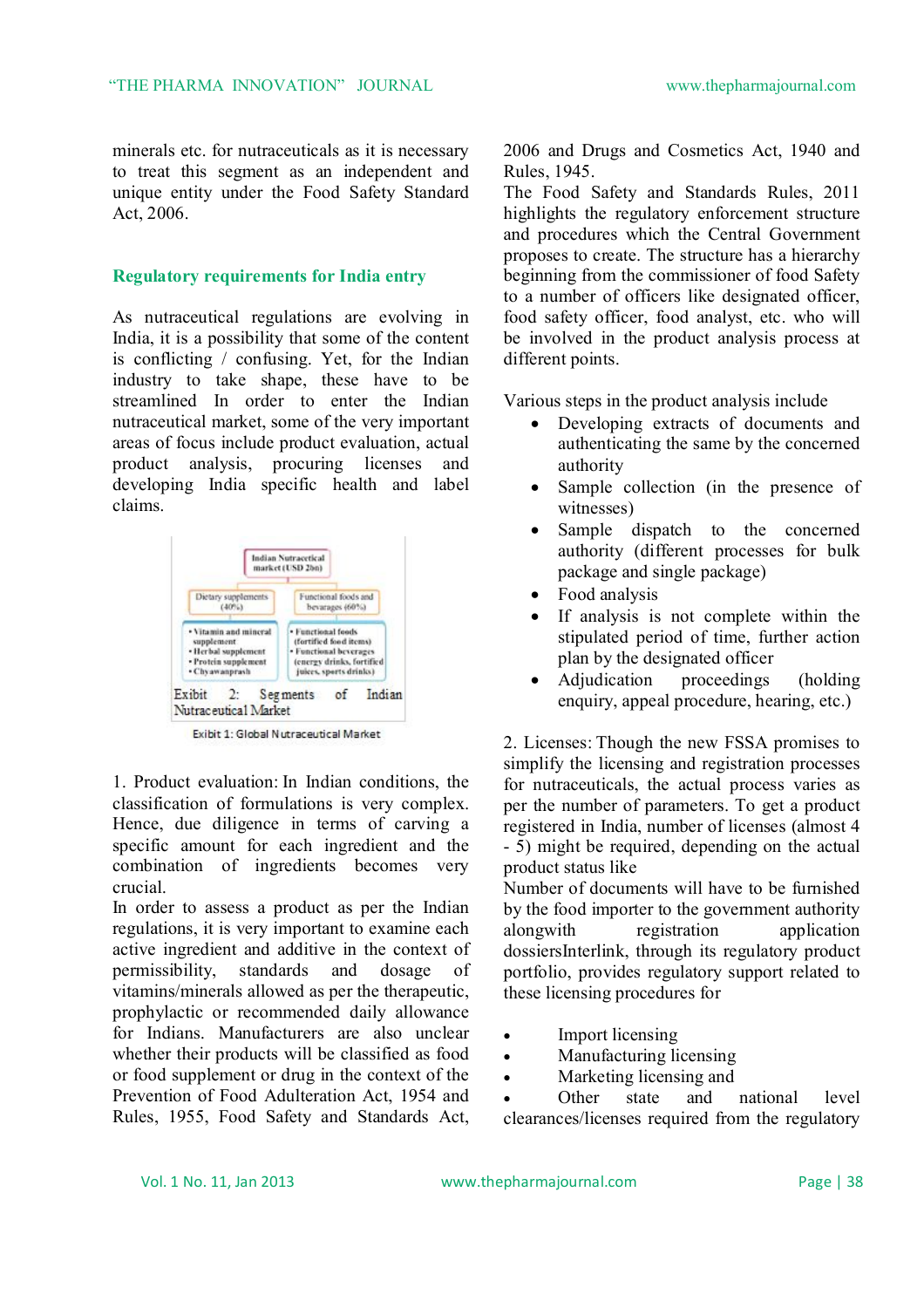side, which need to be taken care of before launching these products in India.

3. Health and label claims: Developing health and label claims, specific to Indian regulatory guidelines, is a major element to be considered while entering the Indian market. International as well as national clients have number of questions about

- India specific labelling and packaging requirements
- Packaging of the consignment composition of the consignment and approach to market the same
- Need for sample material and declaration for registration
- Label content and claim
- Structure function claim

Based on the regulatory assessment of the product, India-specific label content and claims needs to be developed. New entrant should also consider the requirements to be met, to make specific product claims

#### **Nutraceuticals And Diseases 12,13,14,15,16**

Nutraceuticals are currently receiving recognition as being beneficial in coronary heart disease, obesity, diabetes, cancer, osteoporosis and other chronic and degenerative diseases such as Parkinson's and Alzheimer's diseases. Evidences indicate that the mechanistic actions of natural compounds involve a wide array of biological processes, including activation of antioxidant defenses, signal transduction pathways, cell survival-associated gene expression, cell proliferation and differentiation and preservation of mitochondrial integrity. It appears that these properties play a crucial role in the protection against the pathologies of numerous age-related or chronic disease. It is very imperative that the nutrients found in many foods, fruits and vegetables are responsible for the well documented health benefits. For example, lutein andzeaxanthin prevent cataracts and macular degeneration; beta-carotene and lycopene protect the skin from ultraviolet radiation damage; lutein and lycopene may benefit cardiovascular health, and lycopene may help prevent prostate cancer. Because of these and other marked health

benefits of these, it must be taken regularly and to reduce the risk factors like high cholesterol, high blood pressure and diabetes. Some of the most popular nutraceutical products marketed today are botanicals such as St. John's wort, echinacea, ginkgo biloba, saw palmetto, and ginseng. Many industries manufacture and market the nutraceuticals, where the side effects (especially consumed in large quantities) of these nutraceuticals not reported or often unproven. In order to have scientific knowledge about the nutraceuticals, publics should be educated, where recommended daily doses of these nutraceuticals should beknown by each consumer. With the rapidly increasing interest in the nutraceutical

revolution, we need to establish a vibrant nutraceutical research community which is absolutely necessary to convert the majority of potential nutraceuticals to established ones thereby truly delivering their enormous benefits to all of us.

#### **Cardiovascular diseases**

Because of the extremely long history of CVD, the causal relationship of nutrition/physical exercise on major CVD events is still difficult to assess prospectively. The relationship between calcium and risk of hypertension is inconsistent and in conclusive, and the relationship between calcium and risk of pregnancy-induced hypertension. Treatment with beta carotene, vitamin A, and vitamin E may increase mortality. There are possibilities to develop nutraceuticals toprevent and manage thrombosis risk in women with thrombophilic gene mutation.

#### **Obesity**

A blend of glucomannan, chitosan, fenugreek, *G sylvestre*, and vitamin C in the dietary supplement significantly reduced body weight and promoted fat loss in obese individuals. Further studies are needed to establish a long term efficacy and adverse effectpotential. There is a very high prevalence of obesity globally and hence nutrition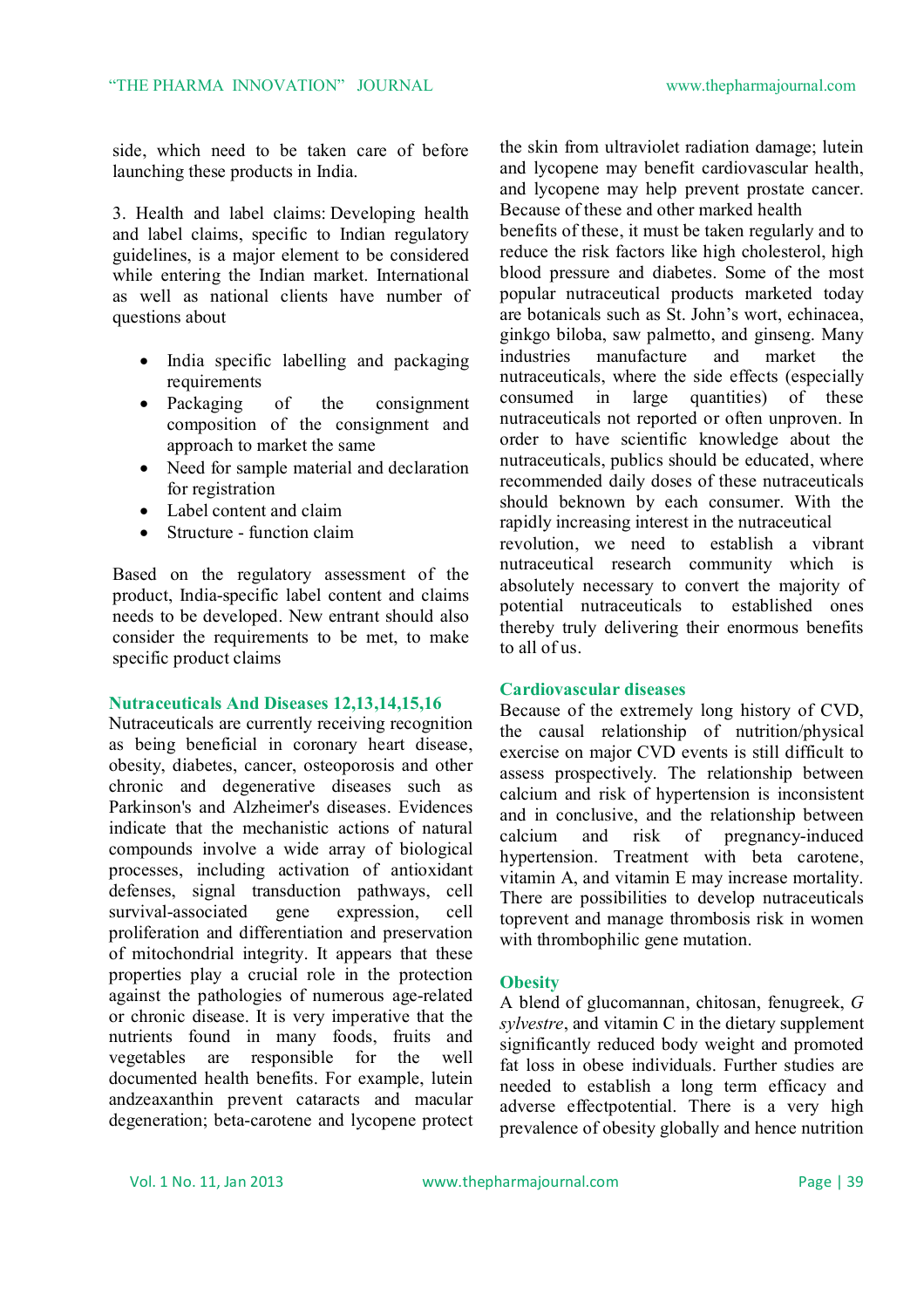and exercise play a key role in its prevention and treatment. Nutraceutical interventions are currently being investigated on a large-scale basis as potential treatments for obesity and weight management.Nutraceuticals like conjugated linoleic acid (CLA), capsaicin, *Momordica Charantia* (MC) and Psyllium fiber possess potential antiobese properties.

#### **Diabetes**

Diet therapy is the cornerstone for the management of gestational diabetes mellitus. Although there is wide spread use of herbal dietary supplements that are believed to benefit type 2 diabetes mellitus, few have been proven to do so in properly designed randomized trials. Isoflavones are Phytoestrogens; they have a structural/functional similarity to human estrogen and have been consumed by humans world-wide. Of all phytoestrogens, soy isoflavones have been studied most. A high isoflavone intake (20–100 mg/day) is associated with lower incidence and mortality rate of type II diabetes, heart disease, osteoporosis and certain cancers.Omega-3 fatty acids have been suggested to reduce glucose tolerance in patients predisposed to diabetes. For the synthesis of the long chain n-3 fatty acids, insulin is required; the heart may thus be particularly susceptible to their depletion in diabetes. Ethyl esters of n-3 fatty acids may be potential beneficial in diabetic patients. Docosahexaenoic acid modulates insulin resistance and is also vital for neurovascular development. This is especially important in women with gestational diabetes mellitus which foster the recommendation for essential fatty acids during pregnancy50. Lipoic acid is a universal antioxidant, now used in Germany for the treatment of diabetic neuropathy. It is possible that lipoic acid may be more effective as a longterm dietary supplement aimed at the prophylactic protection of diabetics ,Dietary fibers from psyllium have been used extensively both as pharmacological supplements, food ingredients, in processed food to aid weight reduction, for glucose control in diabetic patients and to reduce lipid levels in hyperlipidemia. Good magnesium status reduces diabetes risk and improves insulin sensitivity; chromium picolinate, calcium and vitamin D appear to promote insulin sensitivity and improve glycemic control in some diabetics; extracts of bitter melon and of cinnamon have the potential to treat and possibly prevent diabetes. However it has been suggested that nutraceuticals with meaningful doses of combinations may substantially prevent and presumably could be marketed other uses-

- Cancer
- Immune boosters and anti-inflammatory agents
- Immune boosters
- Inflammatory disorders
- Osteoarthritis
- Allergy
- Degenerative diseases
- Macular degeneration
- Vision improving agents
- Alzheimer's disease
- Parkinson's disease

#### **CONCLUSION:**

Nutraceuticals are available in the form of isolated nutrients, dietary supplements and specific diets to genetically engineered foods, herbal products and processed foods such as cereals, soups and beverages. Nutraceuticals provide all the essential substances that should be present in a healthy diet for the human. Nutraceuticals provides energy and nutrient supplements to body, which are required for maintaining optimal health. Nutraceuticals are widely used in the food and pharmaceutical industries. Some Nutraceuticals are useful in maintaining healthy prostate function, remedy for restlessness and insomnia. Nutraceuticals, such as glucosamine and chondroitin sulfate, offer possible chondro-protective effects against joint injury.

#### **REFERENCES**

1. Brower V. Nutraceuticals: poised for a healthy slice of thehealthcare market? Nat Biotechnol. 199; 16: 728- 731.